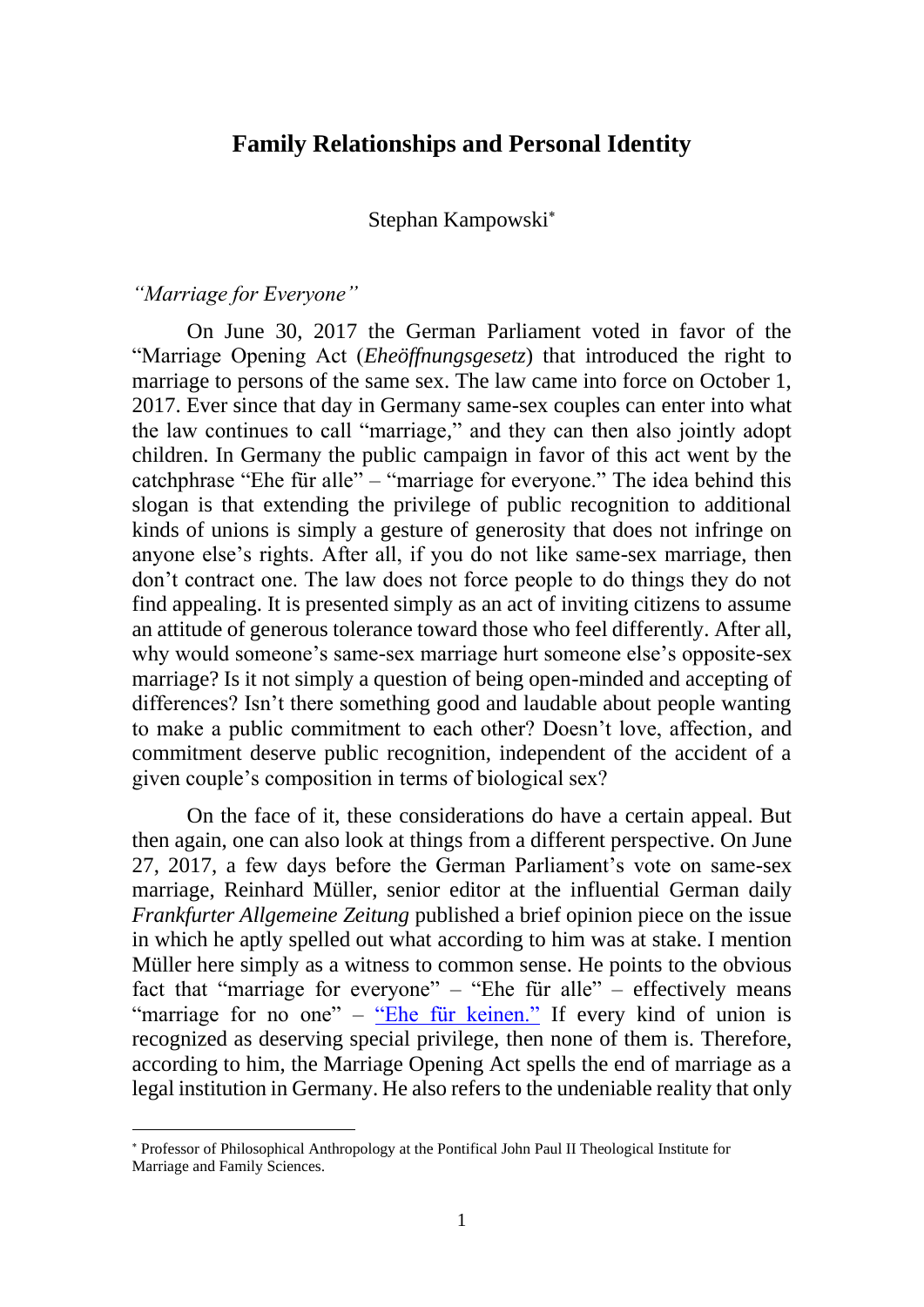a union between a man and a woman is capable of generating children, implying that this difference in biological fact would seem to be significant enough to warrant a difference in legal recognition. In other words – and going beyond Müller's brief exposition – one can and must speak of injustice not only in cases where what is the same is treated differently, but also in those cases where what is really different is treated as if it were the same.

The legal and social situation in Germany is meant to serve here only as an example. There are similar tendencies in other European countries. And public discussion is not limited to same-sex marriage. New family models are being proposed on a large scale. Unions of the most variegated sort are called "marriage" and the most diverse forms of social arrangements are referred to by the name of "family." What justifies the application of these names to those realities? Ludwig Wittgenstein famously said that, at least "for a large class of cases … the meaning of a word is its use in language" (Wittgenstein: §43). It is difficult to deny that up to a certain extent, language is conventional. Nothing would hinder a group of people from deciding henceforth to use the word "tomato" to refer to the reality that had hitherto been called "chair." In this case, then, the meaning of the word "tomato" will shift from an organic vegetable to a piece of furniture. Something along these lines has in fact happened to the English word "gay," which until not too long ago meant "merry" or "happy." Thus, as late as in the 1970s, the English translator of Friedrich Nietzsche's *Die fröhliche Wissenschaft* thought it well to render the book's title as *The Gay Science* – the happy, merry, serene science – back in the days a reference to poetry. However, at some point in the  $20<sup>th</sup>$  century, political activists decided to use the word "gay" to refer to everything homosexual, so as to give homosexuality more positive connotations. With time, they have become overly successful, the result being that the word's original meaning has almost been forgotten.

Something similar is currently happening to the nouns "marriage" and "family." We are witnessing the attempts by civil governments and parliaments to keep the names but to change the reality which these names are meant to express. Currently, it seems that marriage and family are whatever public authorities decide they are. And yet, it is my contention here that there is a quite distinct and well-defined reality to which these words have always referred – universally, across cultures – and it is to this reality that I would now like to turn.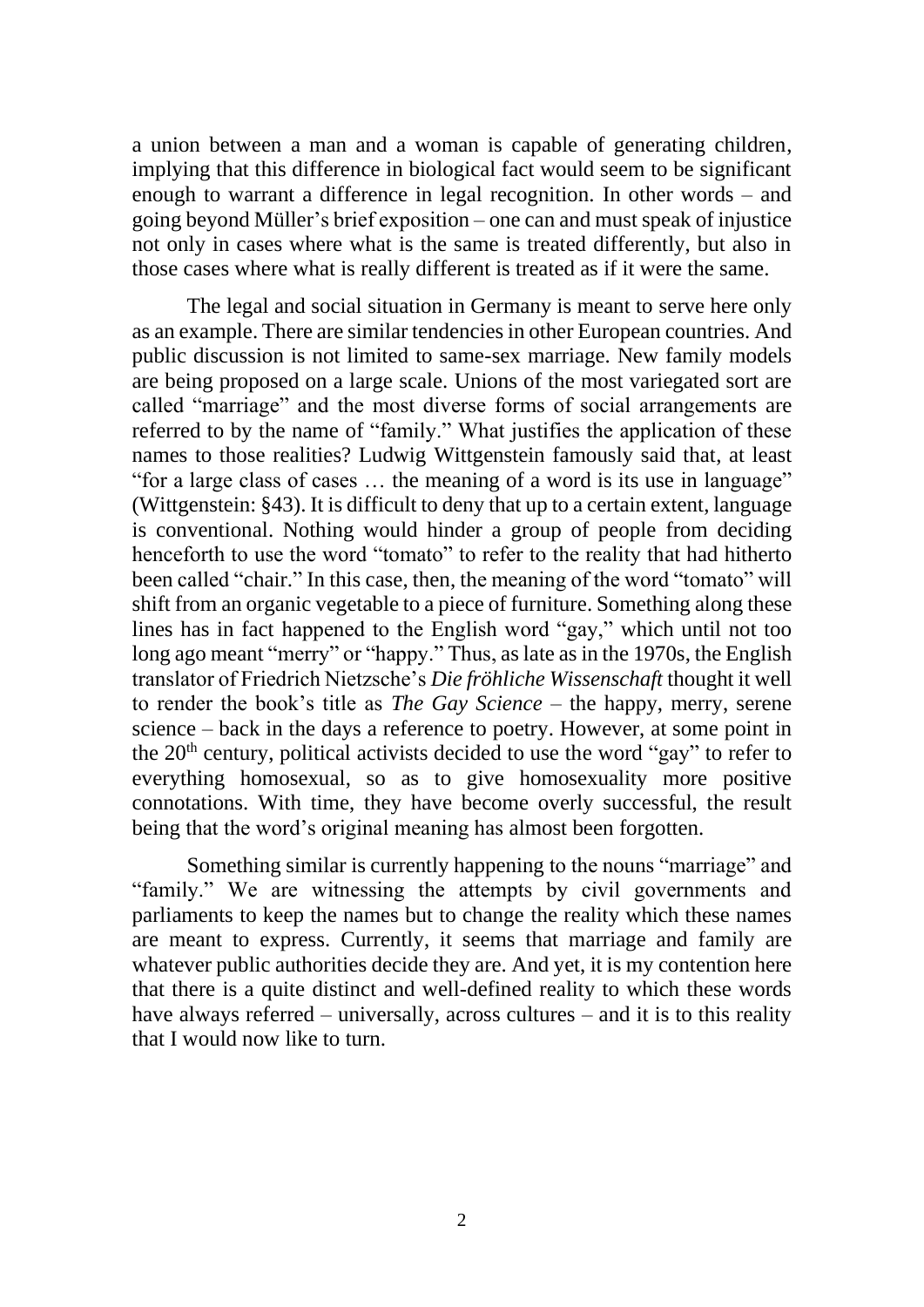## *Family Relationships Are Unconditional Relationships…*

What, then, is specific to family relationships as they have historically been understood? How do they differ from friendships? Now what is so special about family relationships is that they have been understood as *unconditional relationships.* As the French-Canadian sociologist Jacques T. Godbout puts it, family relationships are unconditional, inasmuch as they exclude the moment of choice (Godbout: 34). Indeed, for Godbout family bonds delimit freedom in an important way. This limitation lies in the fact that "we do not choose the individuals who make up the family network – our parents, brothers, or sisters" (Godbout: 33). I can choose my friends, though having friends is also always to some degree a free gift. I can certainly choose to *end* a friendship if I no longer find it convenient. Someone may even do so by a formal declaration, "You are no longer my friend." At this point indeed, the friendship will have ceased to exist. One cannot, however, end a family relationship in this way. Even if we told our parents or siblings that they are no longer parents or siblings to us, they would still remain what they are. We never chose these relationships to begin with, and we cannot opt out of them.

### … *Based on Kinship…*

In the examples just given, the absence of choice and the resulting unconditionality of family relationships is based on *consanguinity*. Kinship is based on the lines of origin and descent. Family members are kin. They share a common origin, common ancestors. Brothers and sisters share the same parents, cousins the same grandparents; our grandparents are the parents of our aunts and uncles.

#### … *and Irrevocable Promises…*

But since human beings are persons, it is possible to establish kinship not only on account of consanguinity. It is also possible to do so through a particular promise, which must be functionally equivalent, that is, it must establish a relationship of an unconditional nature. Just as consanguinity is an objective biological fact that gives rise to an unconditional and irrevocable personal relationship, so the promise that gives rise to a nonconsanguineous family relationship must be unconditional and irrevocable. It must take the form of a promise that establishes a covenant. In the context of family relationships, there are basically two types of these promises.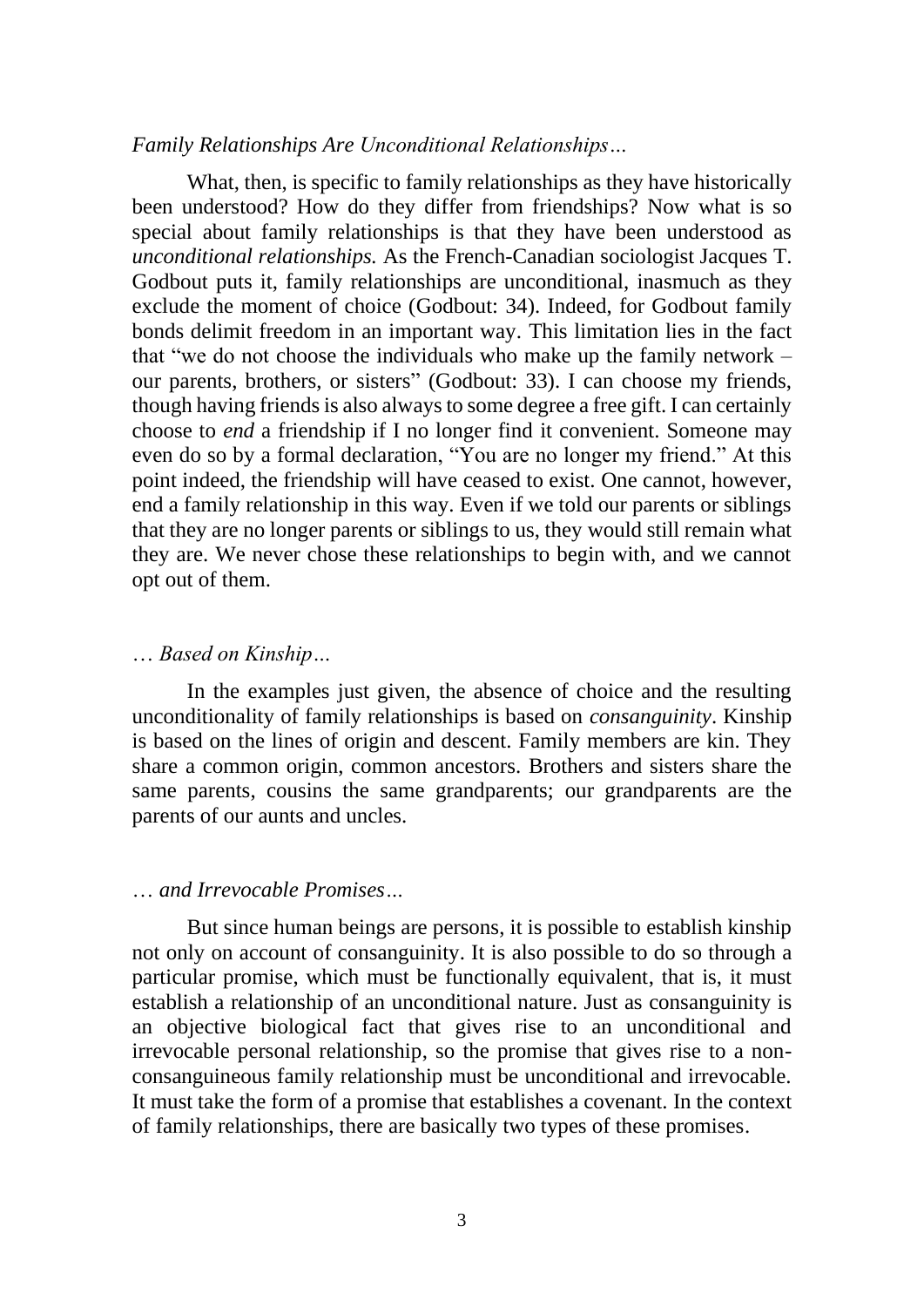*… among Which There Is the Marital Promise…* 

For one, there is the relationship of the married couple. As Godbout points out, at least in the past, it was considered evident that also "the founding nucleus of the family – the couple – was once joined in an unconditional relationship, 'for better or for worse'" (Godbout: 34). This unconditionality is based on the marital promise. There was a free choice in entering marriage. But when one had contracted marriage, it was commonly agreed that the relationship became as unconditional as the relationship between parents and children or other family relationships based on consanguinity.

#### *… and the Act of Adoption*

Second, as the German philosopher Robert Spaemann puts it, "the bond of procreation can be replaced, in respect of its personal meaning, by adoption" (Spaemann: 70). The *act of adoption* can thus be interpreted as a second kind of unconditional and irrevocable promise that establishes a nonconsanguineous kinship relationship.

#### *Kinship by Covenant*

These then, are the two kinship relationships based not on consanguinity but on the power of an irrevocable promise: marriage and adoption. To say it with the American biblical scholar Scott Hahn: "Marriage and adoption are specific manifestations of the concept of covenant, which, at root, is the establishment of kinship relations and obligations between nonkin" (Hahn: 341n25).

To undergird the thesis that covenantal promises are capable of establishing kinship relationships, Hahn draws on Frank Moore Cross's study, *From Epic to Canon: History and Literature in Ancient Israel*:

> "In Israel, contrary to many primitive band or tribal societies, the legal compact of marriage introduced the bride into the kinship group or family…. This is the proper understanding of Genesis 2:24: 'Therefore a man will abandon his father and mother and cleave to his wife, and [the two of them] will become one flesh.' Flesh refers not to carnal union, but to identity of 'flesh,' kinship, of 'bone of my bone, flesh of my flesh.' … Obviously, offspring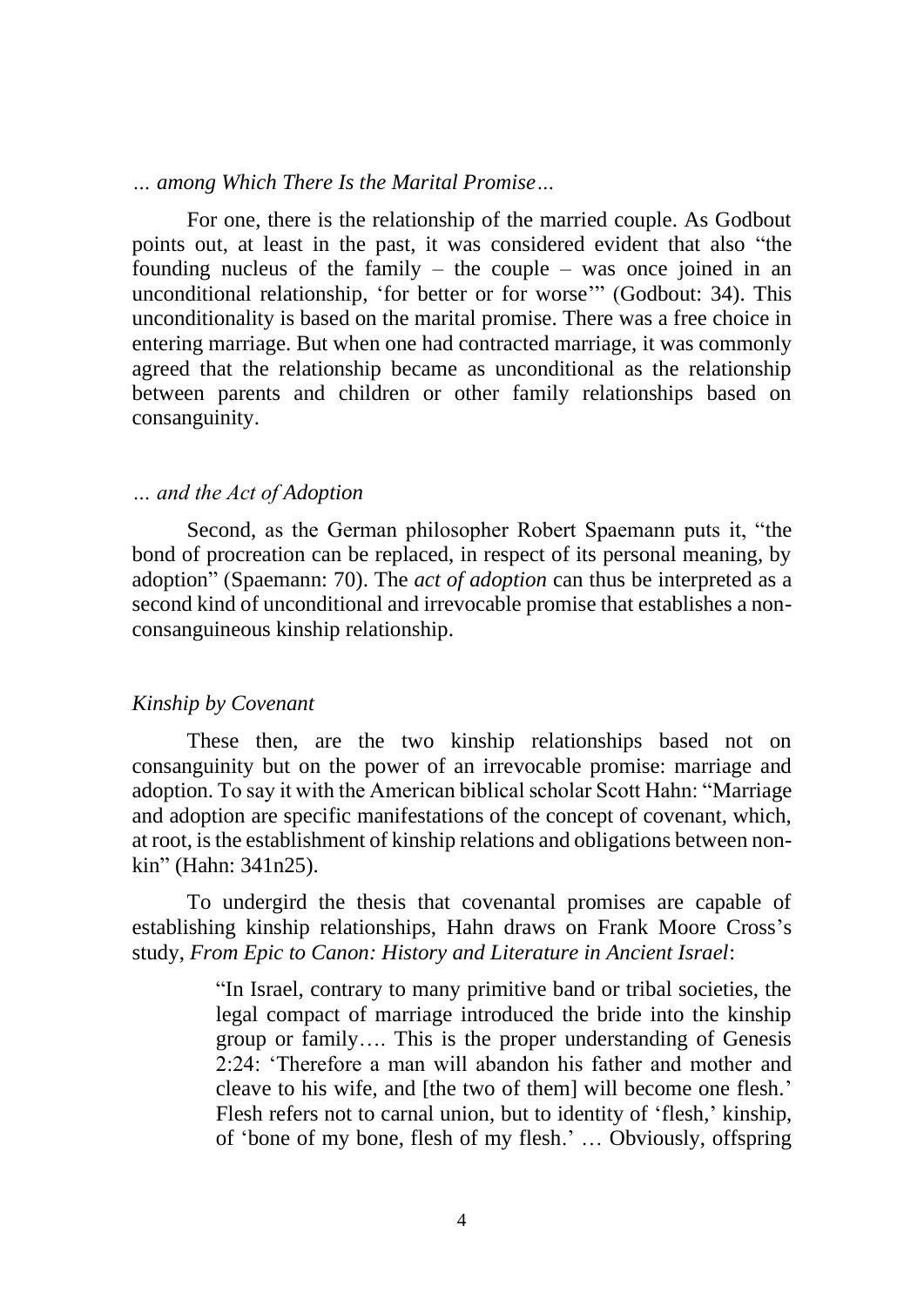of the marital union will be of one flesh; what is asserted is that the covenant of marriage establishes kinship bonds of the first rank between the spouses. Adoption of sons or daughters is another means of ingrafting non-kin or distant kin into the lineage" (Cross: 7-8).

According to this interpretation of *Gen* 2:24, with the exchange of the marital vows, the spouses, even if not of the same blood, still become relatives. And the same is true of the legal act of adoption.

## *The Genealogy of the Person*

Family relationships, established through consanguinity or specific kinds of promises, inscribe a person into a genealogy, which is crucial for their identity. The family is a network of relationships in which all members have their particular place: being a son or daughter of, husband or wife of, father or mother of, brother or sister of, uncle or aunt of ... Finding themselves inserted into this kind of family network is of utmost importance for human persons, because, as St. John Paul II affirms, "Bound up with the family is the genealogy of every individual: the genealogy of the person" (John Paul II 1994: n. 9). The lines of origin and descent are not just a biological fact, but a personal one: "Human fatherhood and motherhood are rooted in biology, yet at the same time transcend it" (John Paul II 1994: n. 9)*.* The long genealogies of the Old and New Testaments express something fundamental. It is important for us, as human beings, as human persons, to know where we come from. Our origin matters to us; it is a question of identity for us. We want to know and need to know who our father and mother are, who our grandparents are, and who the people are to whom we are related by some common ancestor.

One can take as an example the relationship between Winston Churchill (1874-1965) and his father Randolph (1849-1895). Randolph himself was a descendant of John Churchill, the 1st Duke of Marlborough (1650-1722), a national British hero. And Randolph, too, at his own time, was a politician and nobleman, a public figure of some renown. Now it turned out that Randolph was extremely neglectful of Winston. He did see to Winston's education, but the number of high-quality conversations he had with his son during his lifetime could be counted on one hand. When in 1910, Winston Churchill advocated the reform of the British aristocracy, a political opponent rhetorically asked whether Churchill owed anything to his father. Churchill significantly responded, "Why, of course, I owe everything to my father" (Roberts: 134). And in fact, it is true: his father had given him his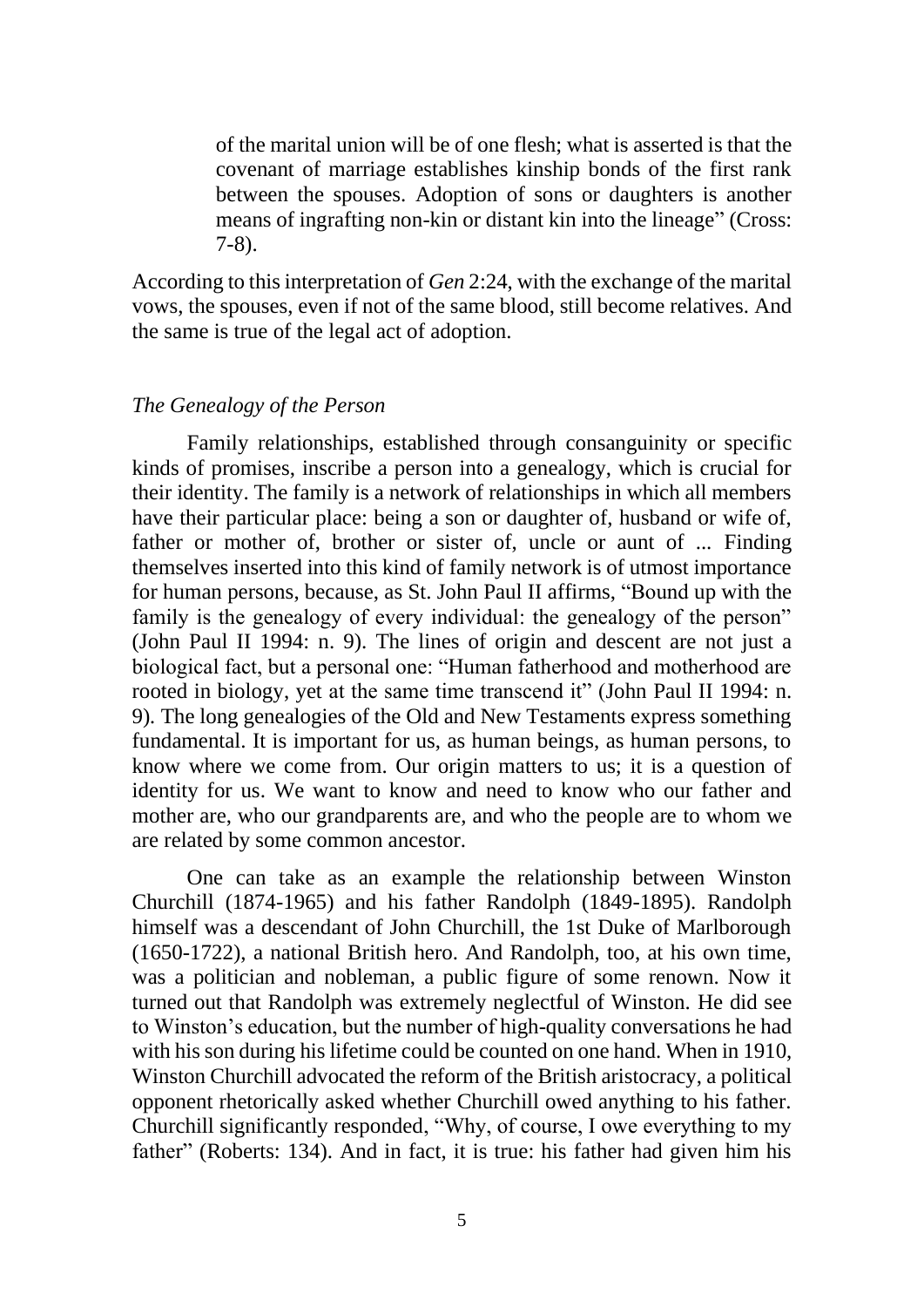origin, inserting him into a lineage, a lineage from which he received a strong sense of identity and mission. "Walking with destiny," Churchill, a descendant of Marlborough, early on in life thought he should himself be a national hero one day, indeed the savior of the British nation and Commonwealth, as later it was indeed going to be the case.

### *"Pathologies" of Family Relationships*

Having emphasized the importance of lineage for our identity, it will now be possible to see in a new light the problems inherent to some practices that are increasingly common today. For the most part, the old and new sins against the sixth commandment are in fact pathologies of family relationships that result in a confusion of personal identity. Indeed, the best way to understand the sixth commandment "Thou shalt not commit adultery" is to see it as guarding family relationships, and with that the origin and destiny of the person, the person's deepest identity.

## *The Incest Taboo*

Let us begin with a reflection on the incest taboo. According to the Belgian-born French cultural anthropologist Claude Lévi-Strauss, the incest taboo is the basis of civilization. For him, this taboo marks the transition from the (hypothetical, rather mythical) state of nature to the state of culture (cf. Lévi-Strauss: 350). Even today, most people agree that the incest taboo must be upheld. The reason often advanced is that incestuous relationships pose a health hazard to possible offspring, as they limit the gene pool and increase the likelihood of transmitting genetic diseases. However, knowledge of genetics is relatively recent, while the incest taboo is archaic. It dates back to times in human history when people were happily ignorant of the principles governing the transmission of their genetic heritage. For Lévi-Strauss, the incest taboo is so decisive for civilization because it is tantamount to the requirement of exogamous marriage, that is, marriages outside of the close family circle. The incest taboo requires families to open up and form alliances with other families. Exogamous marriages prevent families from closing in on themselves. Marriages, then, take place not just between two individuals but between families, and as such they are the condition for the possibility of larger social realities such as the city or the nation.

However, one can still think of another reason for the incest taboo. For example, Robert Spaemann and Leon Kass emphasize how the incest taboo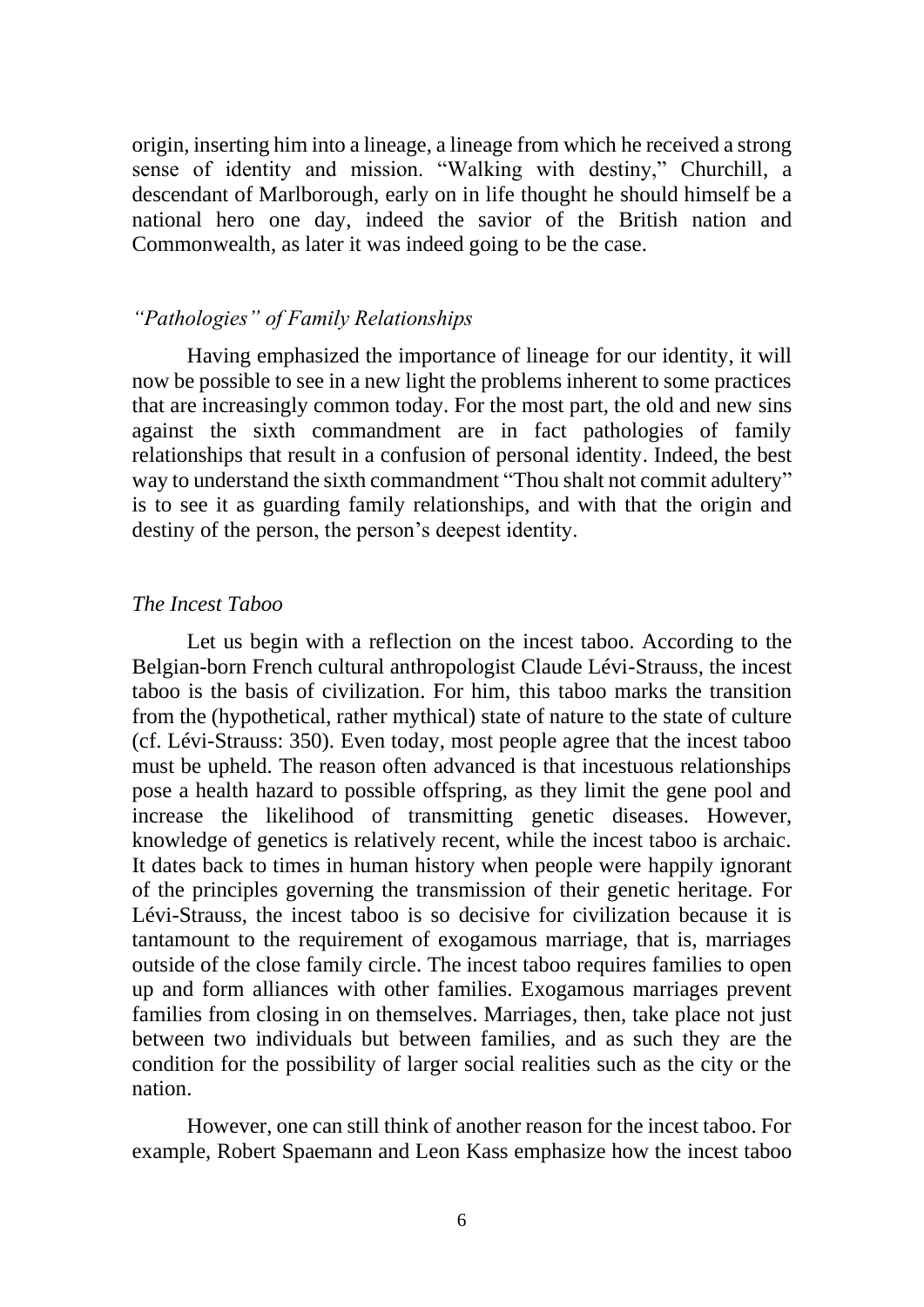ensures that family relationships are well-defined and clear. By avoiding incest, one avoids ambiguity in the lines of origin and descent and therefore in the relationships of consanguinity and kinship. Robert Spaemann puts it this way:

> "The incest-taboo among humans … [protects] a variety of relation against loss of personal clarity. In many cultures, such as nineteenth-century Russia, it was impossible even for brothers- and sisters-in-law to marry, even though no consanguine relation existed between them" (Spaemann: 70).

The mother is the mother and not the wife. One's mother's children are one's siblings and not one's children. One's sister is one's sister and not one's wife. Clarity about who is whose is of enormous importance. Only in this way each family member will have a definitive place in the great web of family relationships. Everyone will know where they came from and who they are in relation to everyone else in this web.

# *Fornication and Adultery*

While clarity about one's relationships of origin and descent, one's ancestors and descendants, is not in itself a *sufficient condition* for healthy family relationships, it is nevertheless a *necessary* and fundamental condition. Most of the taboos surrounding our sexuality have to do with this fundamental human concern. This is a concern and need that remains in place, even as we are increasingly losing awareness of it. In this sense, Leon Kass writes:

> "Our society is dangerously close to losing its grip on the meaning of some fundamental aspects of human existence. ... Properly understood, the largely universal taboo against incest, and also the prohibitions against adultery, defend the integrity of marriage, kinship and especially the lines of origin and descent. These timehonored restraints implicitly teach that clarity about who your parents are, clarity in the lines of generation, clarity about who is whose, are the indispensable foundations of a sound family life, itself the sound foundation of civilized community" (Kass: 99- 100).

To a large extent, then, taboos against fornication and adultery were based on a concern for legitimacy, which in turn stemmed from a concern for guarding the lines of origin and descent. Concern about legitimate birth was still prevalent in most European countries until the middle of the last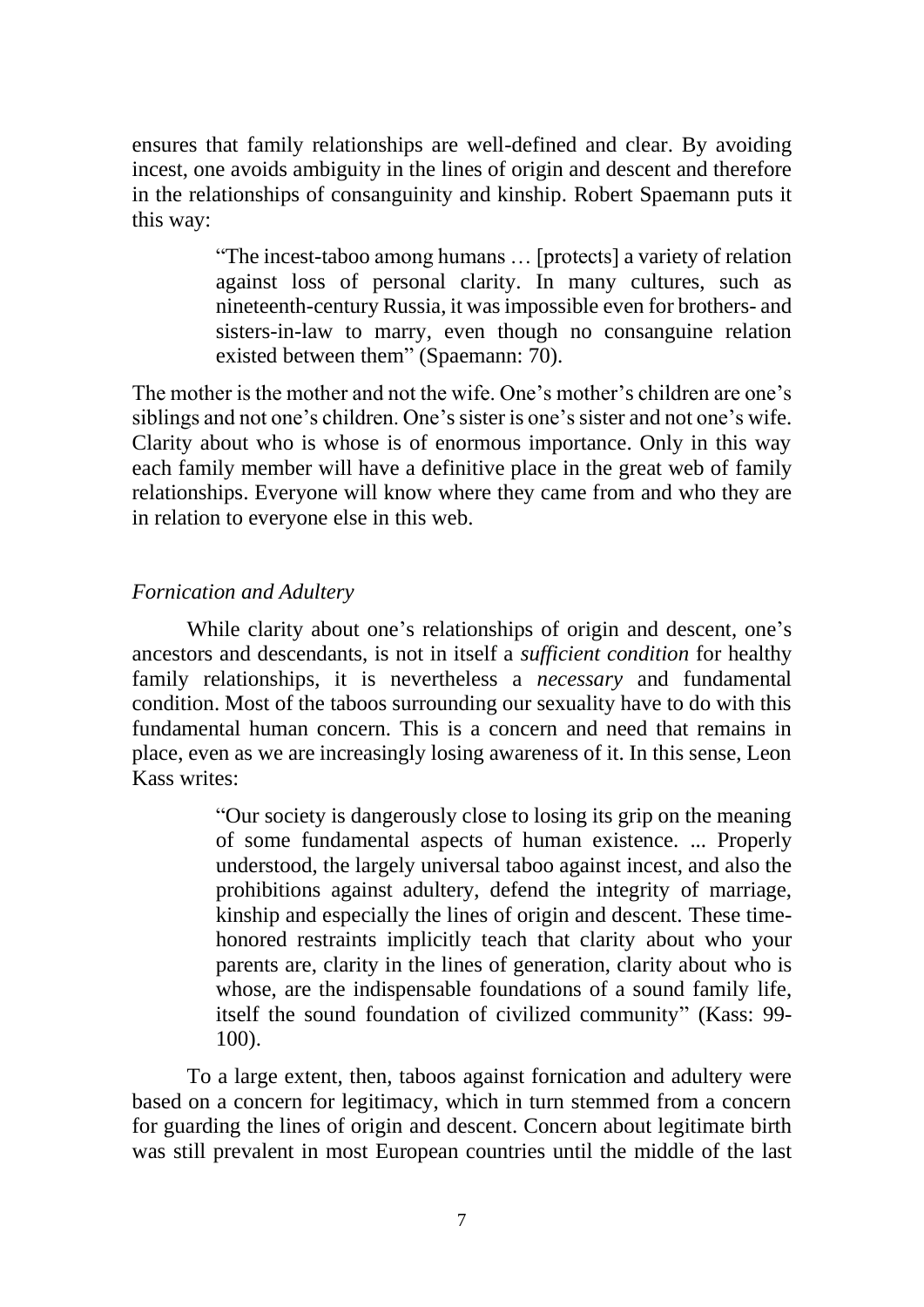century. In German civil law, for example, the distinction between legitimate and illegitimate children was abolished only in 1998. It is true that at times society's concern for legitimacy led to the unjust discrimination against illegitimate children. The point of the distinction between legitimate or illegitimate birth, however, originally had little or nothing to do with marking the alleged moral quality of the child born. The distinction rather signaled the difference between being recognized by one's father, and thus having a definitive place within the family network, and not being so recognized and therefore not having such a place. Social concern for legitimacy, and thus a widely-felt taboo against fornication and adultery, ultimately were meant to protect children, ensuring that they have a father. Concern for legitimacy was not meant to be a source of the discrimination of illegitimate children – after their unmarried parents had come together – but a social means of protecting children, encouraging unmarried adults to wait till after marriage. No matter how we call children who are born out of wedlock and independent of whether or not we reserve a particular name for them at all: they are disadvantaged, because their relationship to their father is different than the relationship that children born within marriage are allowed to enjoy with their father.

The ancient Roman adage certainly holds true: *pater semper incertus est –* it is always uncertain who the father is. But marriage, among other things, was supposed to be a remedy for precisely this difficulty. As the American political scientist Stephen Baskerville puts it, "Marriage turns a man from a sperm donor into a parent and thus creates paternal authority, allowing a man to exercise the authority over children that otherwise would be exercised by the mother alone." Baskerville refers to Thomas Hobbes who rather convincingly argues that, "If there be no contract, the dominion is in the mother. For in the condition of mere nature, *where there are no matrimonial laws*, it cannot be known who is the father, unless it be declared by the mother. And therefore the right of dominion over the child dependeth on her will and is consequently hers" (Hobbes: II, 20). In other words, marriage, among other things, serves to connect the father to his children and the children to their father. Reformulating Hobbes' affirmation just cited, one can put it rather drastically: While motherhood is a biological fact, fatherhood is a cultural achievement. Marriage creates fatherhood. By contracting marriage, the man, among other things, agrees to recognize any children potentially born to his wife as his own.

Independently of whether or not a society is concerned with legitimacy, in the case of an out-of-wedlock birth, the father and his children are not related in the same way. By committing an act of fornication or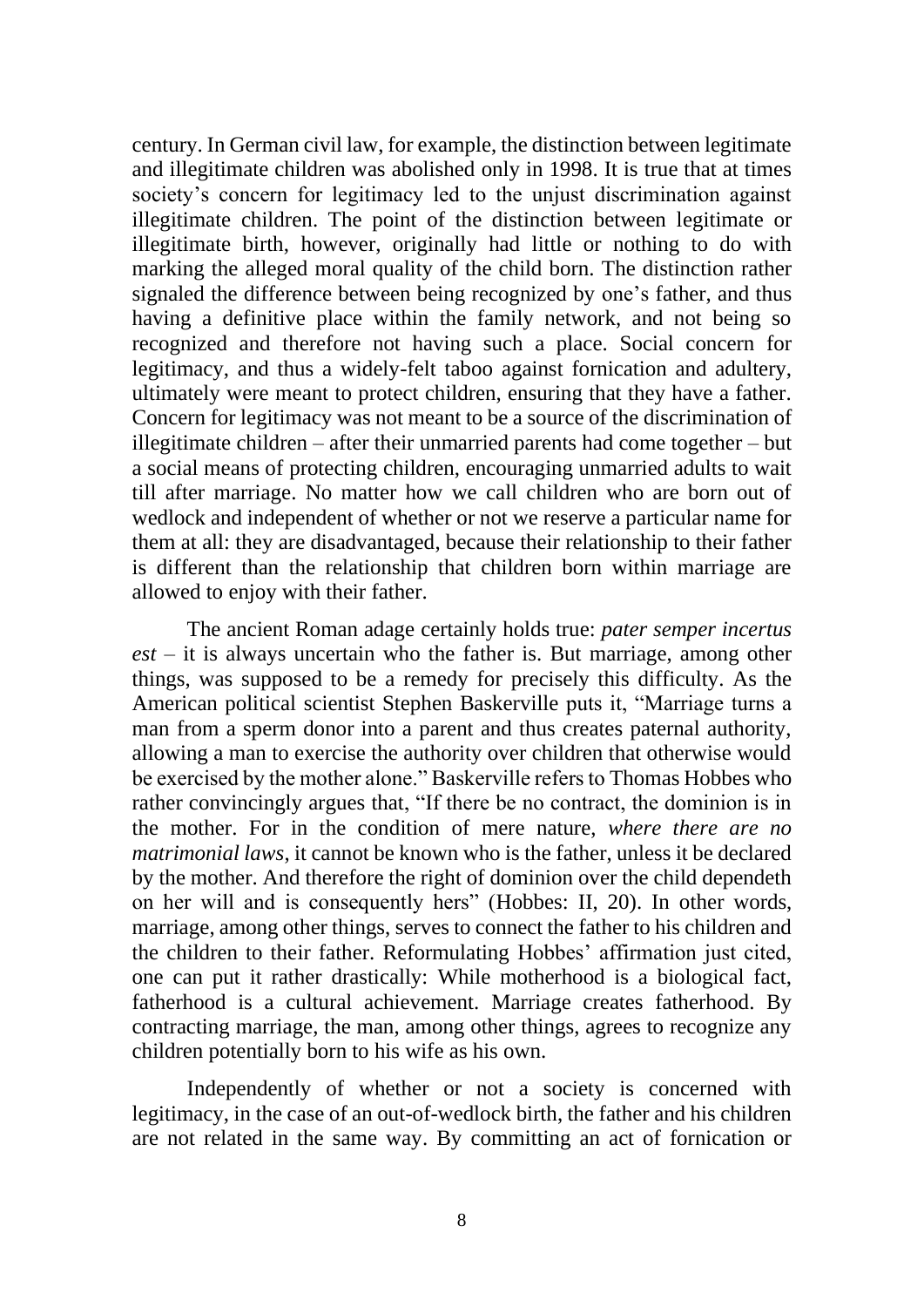adultery, one risks generating a child who will be born outside of publicly recognized lines of descent. Therefore, the child will not be able to assume any clearly identifiable place in the network of family relationships. It is precisely here that much of the immorality of fornication and adultery lies. It is an act of injustice done to *the children* who may potentially be conceived in this act and who are deprived of the symbolic figure of their father, deprived of their father's recognition, deprived of their father's lineage and thus of a fundamental source of their identity. It is also an injustice done *to society,* whose common good requires that its citizens be part of a family network, that they have a home, that they know where they come from and where they're going to, that they can enjoy a strong sense of personal identity.

Given these considerations, it becomes understandable that civil law used to have an interest in adultery. In fact, in some regions, adultery is still considered a crime (for instance, as of 2019, in 19 States in the USA; in India it was considered a criminal offense up until 2018). There may also be good reasons not to penalize adultery. However, it is important to see where its problematic nature lies. It directly infringes on the common good of a society and on the good of the children potentially conceived in this act.

#### *Divorce*

A society that cares about lineage will consider divorce a big problem. In the end, divorce not only disrupts the relationship between two individuals, but introduces a disturbance into the entire family matrix. Family relationships become ambiguous. Due to divorce and the subsequent entering into new unions on the side of their parents, children may find themselves having four or more parents. It will become impossible for them to say to whom they really belong.

Please allow me to give another example from British history. Britain's constitutional crisis of 1936 may indeed teach us something about the meaning of divorce. The British king Edward VIII wanted to marry Wallis Simpson – a twice-divorced American. There was great opposition from the government and the Anglican Church. Churchill, devout supporter of the monarchy, committed himself to standing by the king's side. The solution he proposed had historical precedents, albeit not in England. He suggested that Edward contract a morganatic marriage, which meant that Edward would be king, but his wife would not be queen and their children would not be entitled to the throne (Roberts: 408-409).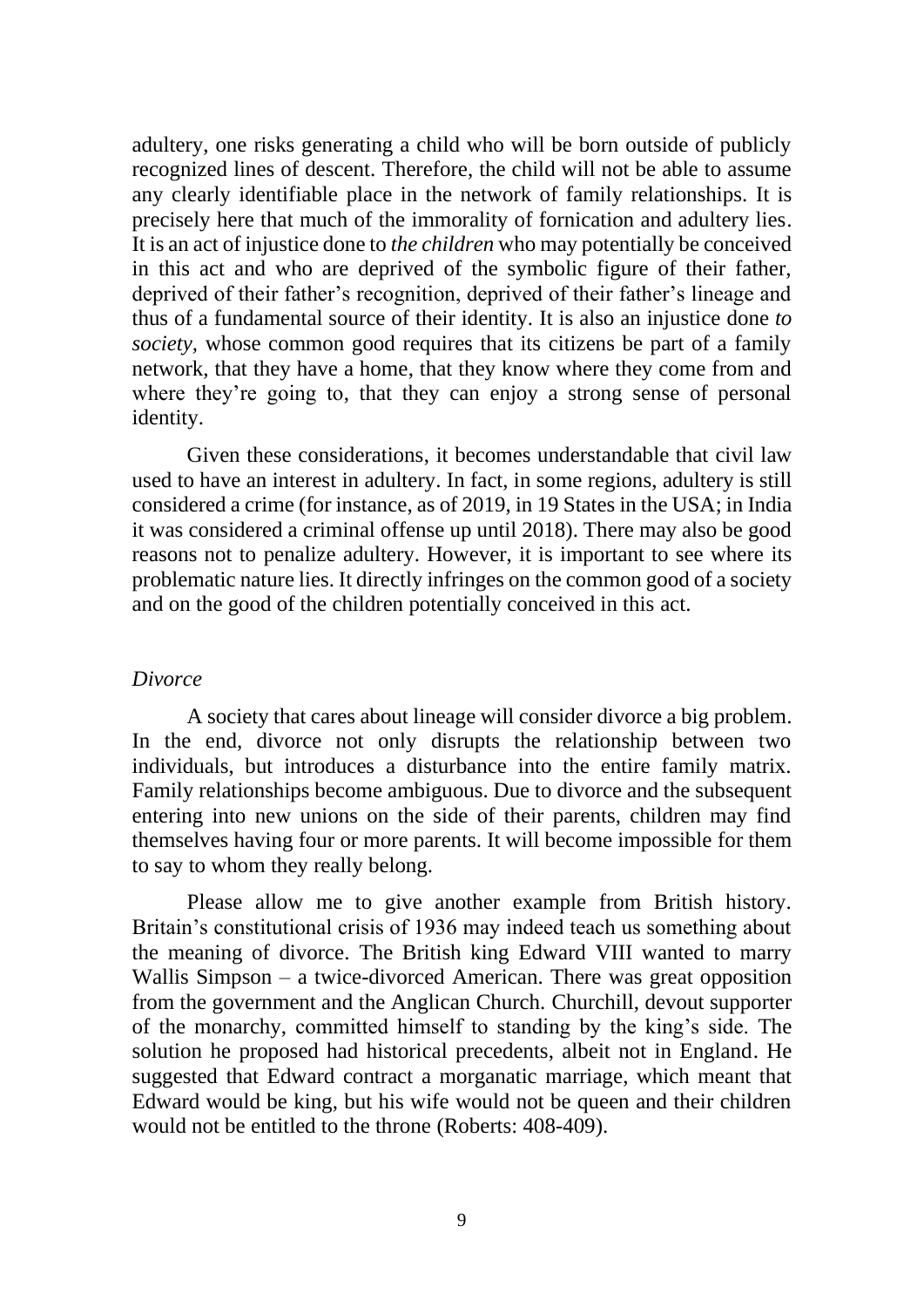Incidentally, the proposal was rejected, and Edward, intent on marrying Simpson but also considerate enough not to bring the conflict to a head, decided to abdicate. What interests us here is to consider why Churchill thought that a morganatic marriage would have been the solution. If a morganatic marriage was the solution, then where would he have seen the difficulty with the king marrying a divorcee? The problem would seem to be clear. Marrying a divorcee would imply risking confusion in the lines of descent and therefore, in the case of a king, in the lines of succession. Who are the woman's other children? Where is their place? For a monarchy to endure, it is of utmost importance that the lines of succession are very clear. If they are not, one risks civil war and the demise of the royal house. Divorce may risk the royal house's very survival. But can we not and must we not apply these same considerations also to commoners? Does divorce not introduce confusion into the lines of origin and descent? Does it not cause strive and at times even small-scale "civil war," leading to the ruin of entire families?

The sure fact is that with the creation of the legal institution of divorce, relationships that were once considered unconditional have become conditional. This is why Jacques Godbout can say that introduction of the legal institution of divorce "is probably the most important social revolution of modern times" (Godbout: 34). As the context of his book makes clear, the word "important" must be understood here in the sense of "having farreaching consequences," without any positive connotations. In some ways, the existence of the legal institution of divorce turns any marriage into a temporary, consensual relationship, valid until further notice. And Godbout wonders what will happen to other family relationships, now that society has widely abandoned the idea that the marital promise establishes an unconditional relationship between spouses. The idea of a promise that establishes a kinship relationship was that it is just as impossible for a woman to have an ex-husband as it is for her to have an ex-father or an ex-son; and that it is just as impossible for a man to have an ex-wife as it is impossible for him to have an ex-mother or an ex-daughter. Now that, in the understanding of modern society, one can indeed have an ex-spouse, it may yet become conceivable for someone to have an ex-parent or an ex-son or ex-daughter, at least in the eyes of society.

#### *Artificial Reproductive Technologies*

Family relationships are evidently made ambiguous by incest, by fornication and adultery, and by divorce and new unions. In addition, and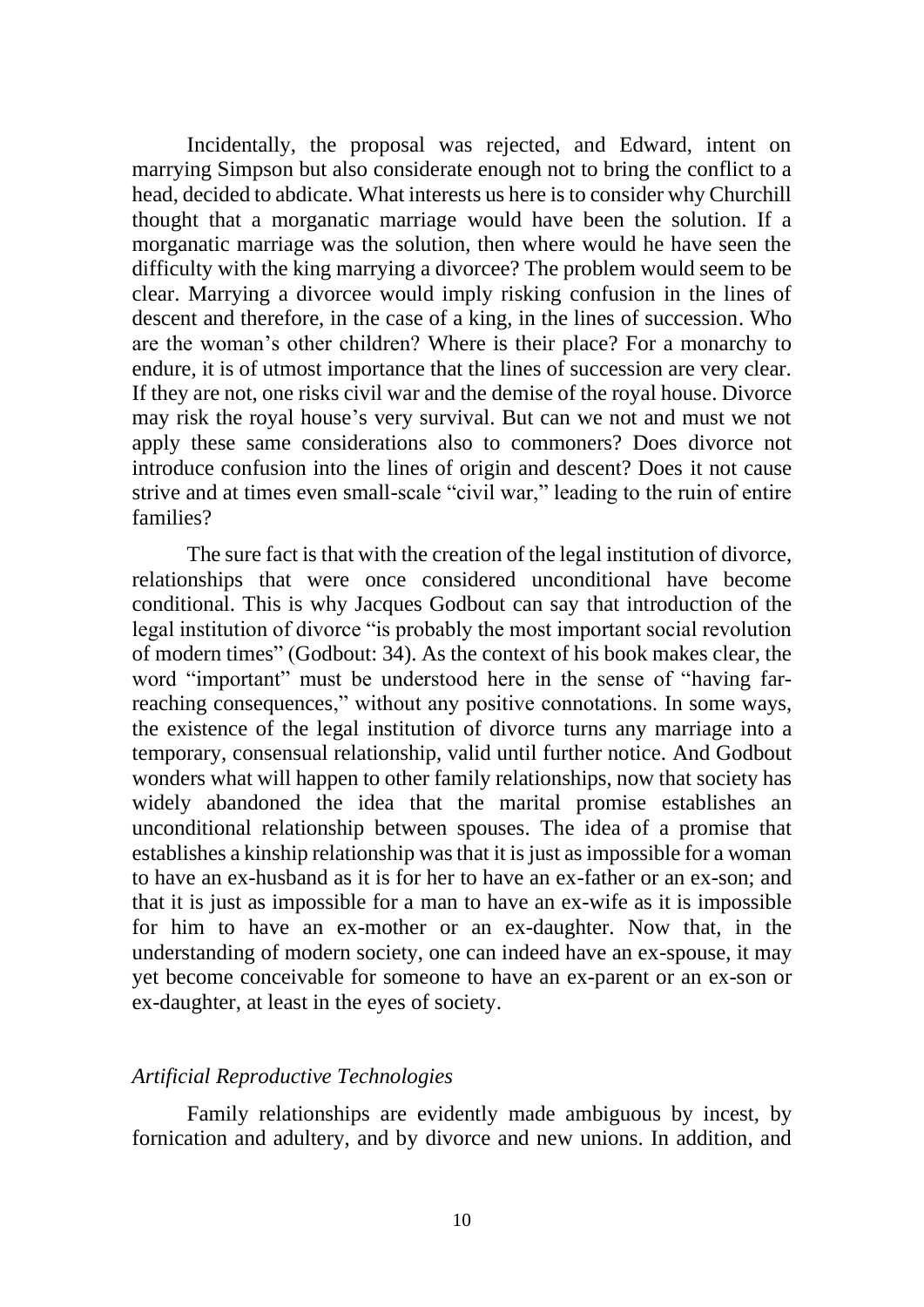importantly, a confusion of one's identity is also caused by new artificial reproductive technologies. A child may be in the situation of having to distinguish between the genetic mother, the gestational mother, and the social mother. He or she may never be able to know who his or her genetic father is.

Who is my father? Who is my mother? We are in danger of becoming unable to answer these simple questions. The very terms "father" and "mother" may soon become meaningless or even appear on an index of socially inacceptable expressions, as Aldous Huxley foresaw for his "brave new world." His utopian vision may soon become reality if research on artificial wombs and cloning makes further progress. But also the proliferation of already existing artificial reproductive technologies makes it potentially quite difficult to find meaning in the words "father" and "mother."

If there is confusion in the linear relationships of origin and descent, then there will be ambiguity in all collateral family relationships as well. We will not be able to tell who our brothers and sisters, uncles and aunts, nieces and nephews are. All of this means that family relationships are not simply changing, but that they are being virtually destroyed and replaced by a reality of a very different kind.

We risk living in a society in which people become isolated individuals, alienated from their origin and destiny, without a past or future, unable to find a home, a place that is specifically theirs, a place of belonging. In her 2019 book *Primal Screams*, Mary Eberstadt argues that by separating sexuality and procreation, the sexual revolution has severely damaged family relationships, so that increasingly people are incapable of finding their identity in them. But human beings still need an answer to the question, "Who am I?" According to Eberstadt, this difficulty gives rise to the phenomenon of people trying to find their identity in their gender or sexual preference. To her mind, the root of identity politics, which promotes causes such as radical feminism or the LGBT+ movement, is found right here.

## *A Question of Generativity and Identity*

An important problem with identity politics, a problem not very often attended to, is found in the fact promoting the LGBT+ movement or feminism in its most radical forms means fostering sterility. Those who follow along these lines will no longer be able to generate. They will not be able to become fathers or mothers in the flesh. Sterility is certainly a problem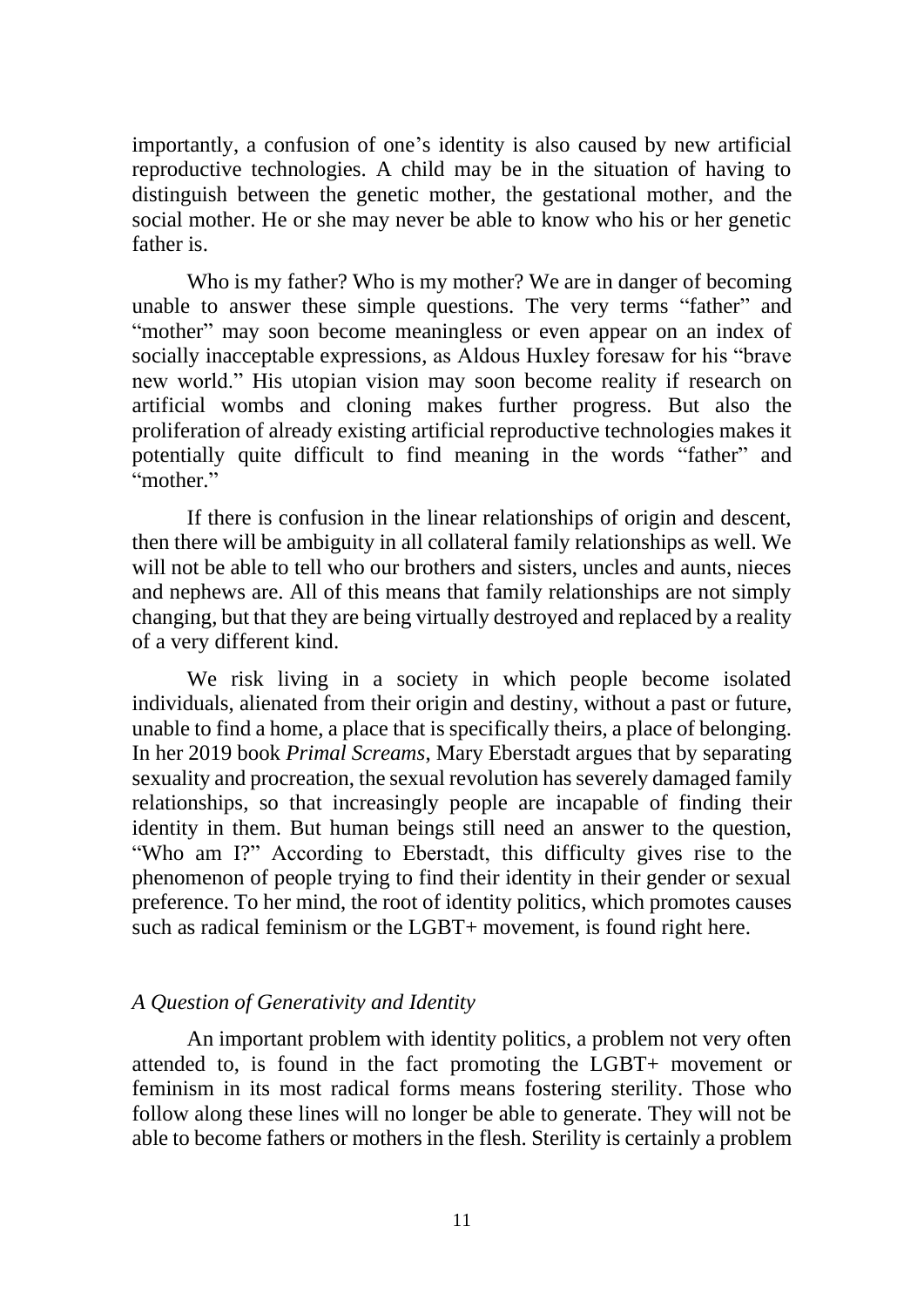*for society* because, as Pope Francis states, "No union that is temporary or closed to the transmission of life can ensure the future of society" (Francis: n. 52). But it is a problem also *for the individual,* since, as St. John Paul II insists: "the genealogy of the person is inscribed in the very biology of generation" (John Paul II 1994: n. 9), and with that the identity of every human being.

Becoming a father or mother is not simply a biological fact, negligible and unimportant. Rather it is of utmost relevance for our identity. A man who becomes a father is no longer the same. A woman who becomes a mother has undergone a profound change. As father and mother, a man and a woman are entering a new sort of existence, an existence-for. According to St. John Paul II, it is here that they come to the fullness of what they are as man and woman, since, in his words, "masculinity contains in a hidden way the meaning of fatherhood and femininity that of motherhood" (John Paul II 2006: 217, Catechesis 22, 6). Whether we like it or not, and quite independent from what civil legislation decides, our origin and destiny largely constitute our identity. Where do we come from? Who are the ones who have given life to us? Where are we going to? Who are the ones to whom we have given life? Our identity lies in generative relationships, in being generated and generating others. To say it again with St. John Paul II: "Bound up with the family is the genealogy of every individual: the genealogy of the person" (John Paul II 1994: n. 9).

## **Bibliography**

- Baskerville, Stephen (2017), *The New Politics of Sex. The Sexual Revolution, Civil Liberties, and the Growth of Governmental Power,* Angelico Press, Kettering, Ohio.
- Cross, Frank Moore (1998), *From Epic to Canon: History and Literature in Ancient Israel,* John Hopkins University Press, Baltimore.
- Eberstadt, Mary (2019), *Primal Screams: How the Sexual Revolution Created Identity Politics,* Templeton Press, West Conshohocken, Pennsylvania.

Francis (2016), Apostolic Exhortation *Amoris Laetitia*.

Godbout, Jacques, in collaboration with Alain Caillé (1998), *The World of the Gift,* McGill-Queen's University Press, Montreal.